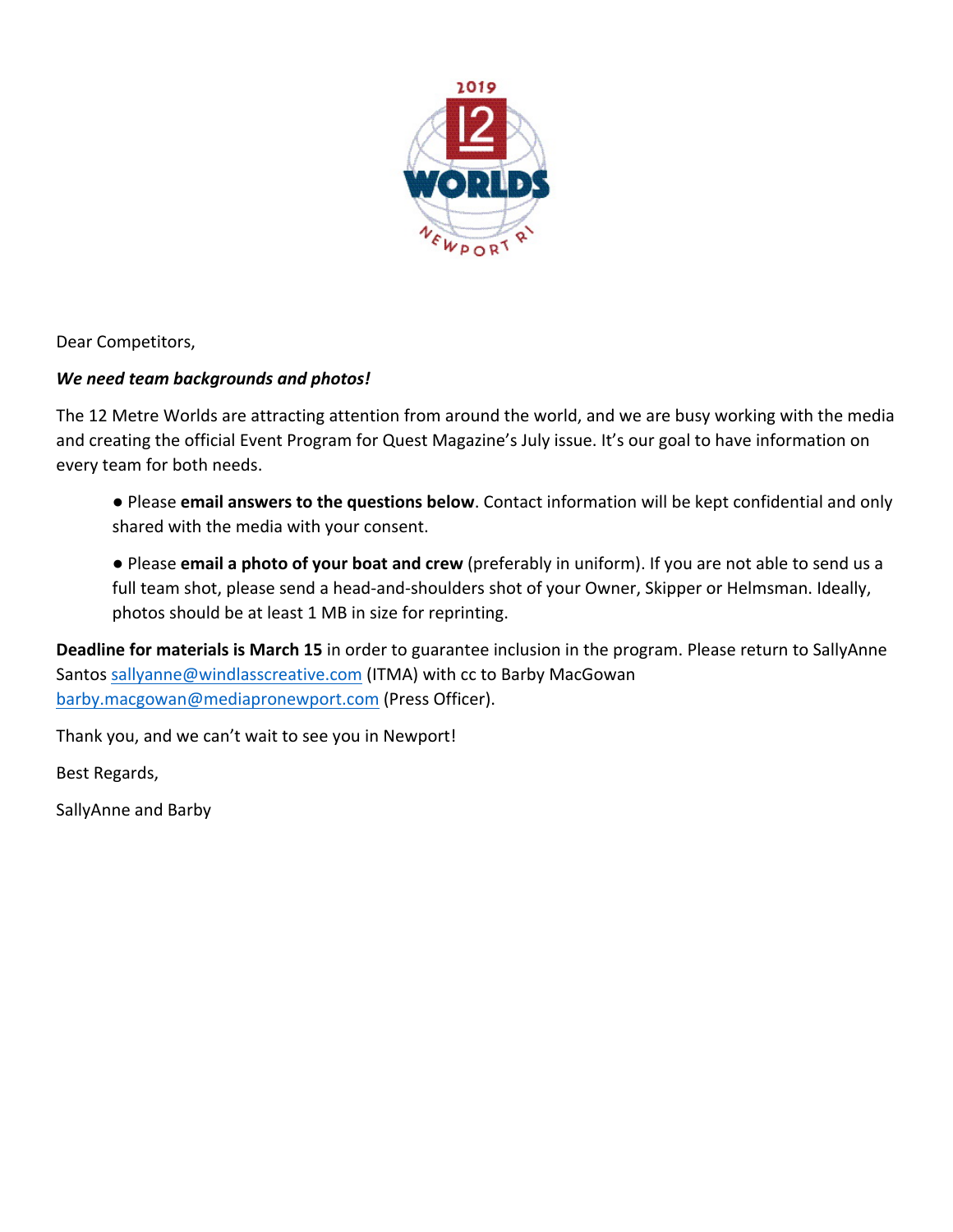

## **12 METRE WORLD CHAMPIONSHIP**

## **CREW QUESTIONNAIRE**

**BOAT NAME** 

**BOAT CONTACT FOR MEDIA PURPOSES** (Please also include mobile for on-site calls from press officer.)

Email **Email** Pre-event Phone **Con-Site Mobile** 

**PERSON FILLING OUT THIS FORM** 

Position on boat

**OWNER or CHARTERER** (DESIGNATE WHICH) (NAME/HOMETOWN)

Position on boat

**SKIPPER** (NAME/HOMETOWN)

**HELMSMAN** (NAME/HOMETOWN)

**TACTICIAN/STRATEGIST** (NAME/HOMETOWN)

**NAVIGATOR** (NAME/HOMETOWN)

**BOW** (NAME/HOMETOWN)